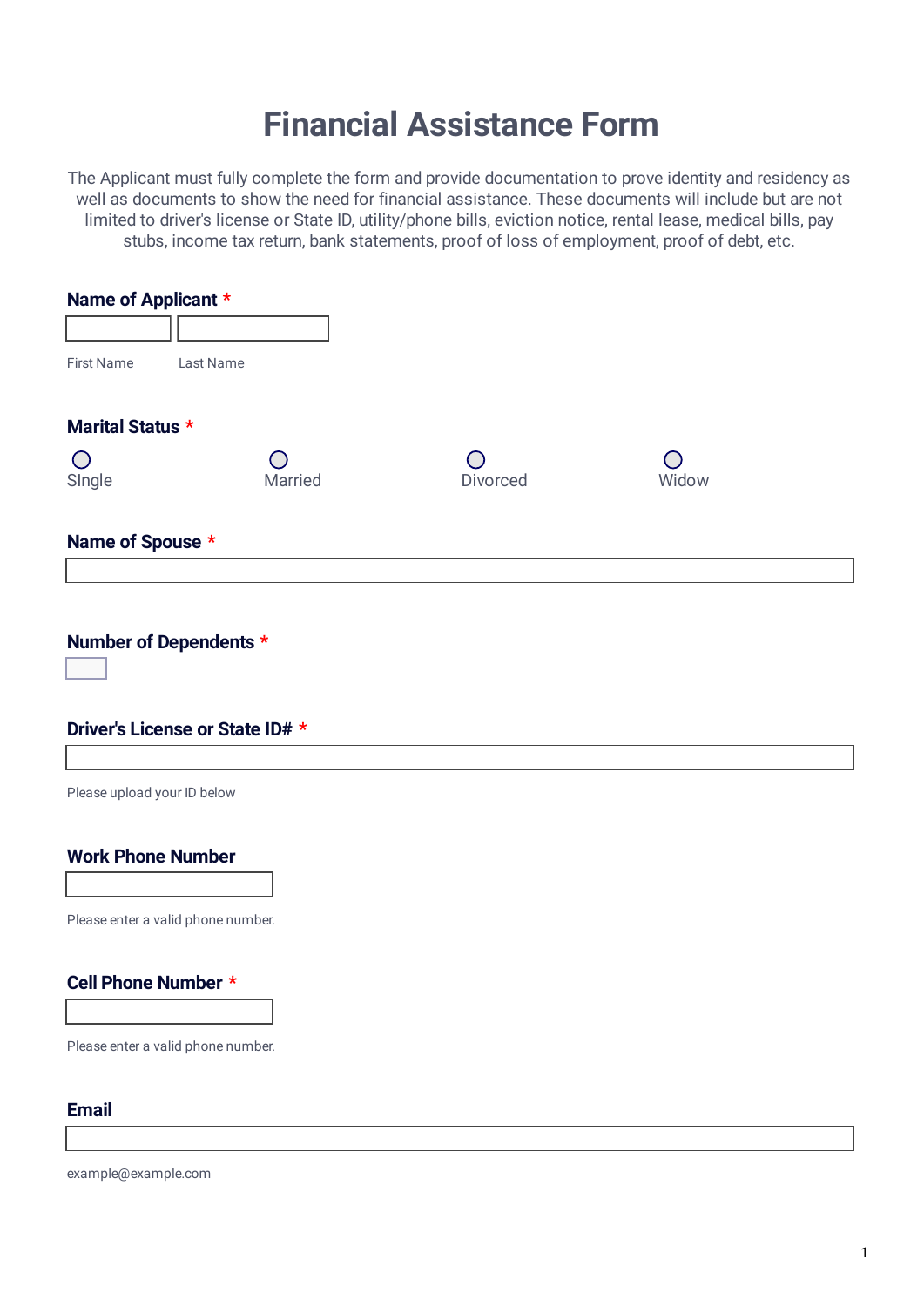#### **Current Address \***

| <b>Street Address</b>        |                  |
|------------------------------|------------------|
|                              |                  |
| <b>Street Address Line 2</b> |                  |
|                              |                  |
| City                         | State / Province |
|                              |                  |
| Postal / Zip Code            |                  |
| <b>Previous Address</b>      |                  |
|                              |                  |

Street Address Street Address Line 2 City **State / Province** 

Postal / Zip Code

#### **Current/Most Recent Employer Name**

#### **Current/Most Recent Employer Contact Information**

Phone Number or Email ID

#### **Current/Most Recent Employer Address**

Street Address Line 2

City **State / Province** 

Postal / Zip Code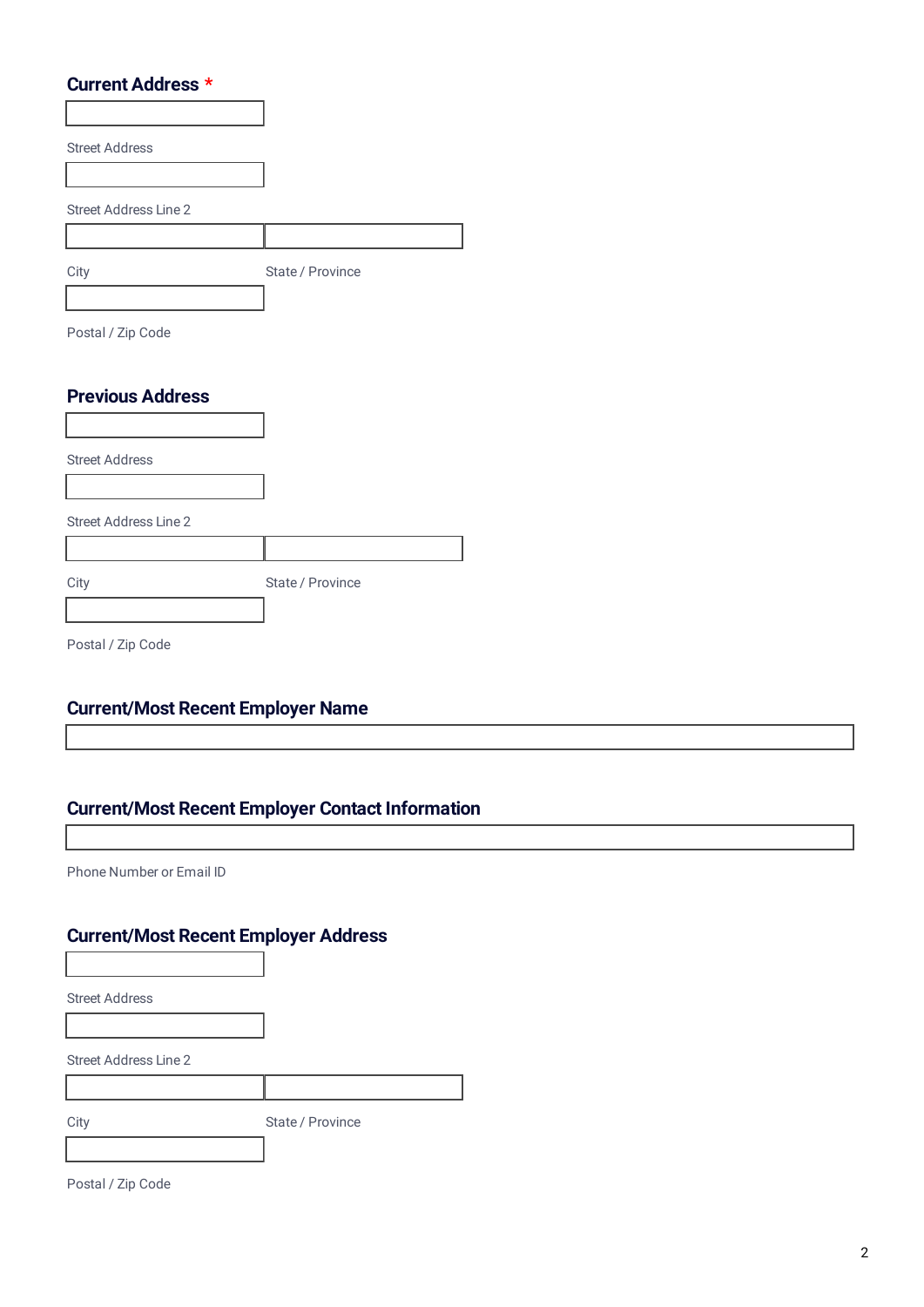#### **Reason for Financial Assistance Request: \***

#### **Monthly household income from all sources:**

## **Monthly Expenses**

#### **Rent/Mortgage R**

**Utilities**

**Phone/Cable/Internet**

**Child Care** 

#### **Car Insurance I***I*

**Amount Requested**